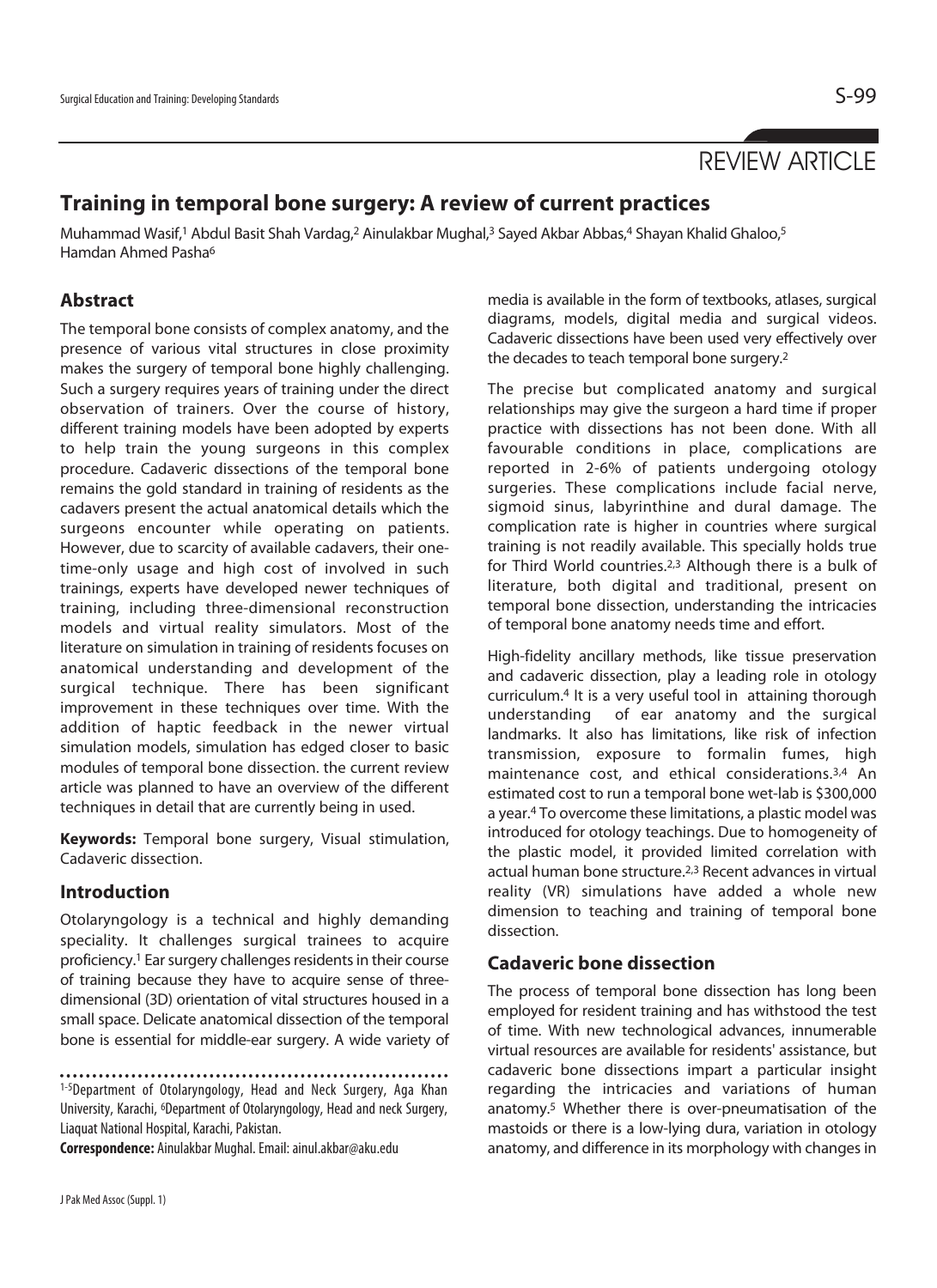age, can only be understood with repeated dissections and exposure to its structures and their mutual relationship. It has long been stated that the need of cadaveric bone dissections for training is an essential part of the training as text and observation can never replace real experience.<sup>6</sup>

Cadaveric dissections offer the operator a certain haptic feedback and engages the faculties in a way that is comparable to actual temporal bone dissection. The employment of all physical and mental faculties required in an operating room (OR) experience on a patient is of paramount significance for the trainee. This also addresses patient-safety concerns.7 As stated earlier, with the advent of technological advances, there have been numerous other alternatives to cadaveric dissections. Literature has shown a staggering ambivalence when defining the effectiveness of the modalities. Okada et al. showed great inclination towards cadaveric dissection and claimed that no VR model is similar in terms of practical experience to the cadaveric dissection.8

With growing concerns regarding the mutilation of corpses and the ethical consideration of harvesting temporal bones, a lack of temporal bone availability has been reported in certain otolaryngology centres. Several potential disadvantages of the use of human cadaveric temporal bones exist. These include the requirement of a specialised lab for cadaveric dissection along with the need of an infection control system. Moreover, cadaveric dissection labs require trained manpower as well.<sup>5</sup> Due to limited use and availability issues, otolaryngology residents are in need of an alternative resource for ear surgery training. Also, there remains a minor but significant risk of the spread of disease through temporal bone dissection even today. This holds true for diseases like Prion disease.6

### **3D reconstructed models**

Three-dimensional printing has revolutionised the manufacturing process for a while now and its utilisation for medical training is becoming popular. The 3D printed models are not only being used for training simulations, but also for the preparatory phase of challenging cases. There are multiple materials that can be utilised as raw material for the manufacturing of synthetic temporal bones, such as polylactic acid (PLA), acrylo-nitrile-butadiene-styrene (ANBS), hydroxyapatite etc.9 Computed tomography (CT) images are utilised for variation in the ear anatomy. The utilisation of these models in the planning and preparation of surgical plan has been deemed safe for drilling, and the synthetic polymers used pose no additional disadvantage compared to the conventional cadaveric dissections.10 Moreover, this resource is a worthy alternative to harvested bones as it also takes care of ethical issues and the raw





**Figure-1:** Three-dimensional reconstructed model of human temporal bone.

material for synthesis is mostly accessible with ease.11

The variable paediatric mastoid morphology has a steep learning curve for otolaryngology. The increase in the mastoid surgery in paediatric age groups raises a concern for the need of training. Longfield et al. pointed out a novel use for the technology. Paediatric temporal bones for dissections are difficult to arrange, and, with the growing need of young patients requiring surgery, there is a growing need for an otologist to be well -versed with anatomical variations that exist. Therefore, CT-based renditions for paediatric patients can be utilised for the training of the residents.12 As such, 3D printed models provide a non-infectious, anatomically accurate and costeffective option for otology residents to learn the intricacies of mastoid surgery.13

### **Introduction of computer-based simulations**

Simulation is considered an important adjunct along with cadaveric dissections in learning the art of temporal bone surgery.1 The concept of using 3D volumetric reconstruction by using CT for exploration of human temporal bone surgically was first introduced by Harda et al. This method gained popularity quiet rapidly2 even though specimen preparation and integration of photomicrographs was intensive and time-consuming. At the same time, the ability of 3D models in the demonstration of subtle morphologic relationships was very evident, accelerating the learning process.2,14 A problem of real-time unavailability was faced initially, but soon isosurface approaches started being used for modelling structure to exploit hardware-accelerated techniques, as is the case with video games. For transpetrosal, retrosigmoid and middle-fossa approaches to the cerebropontine angle, stereo presentations of surfacebased models acquired from the visible human project (VHP) have been presented.<sup>14</sup> Although the development of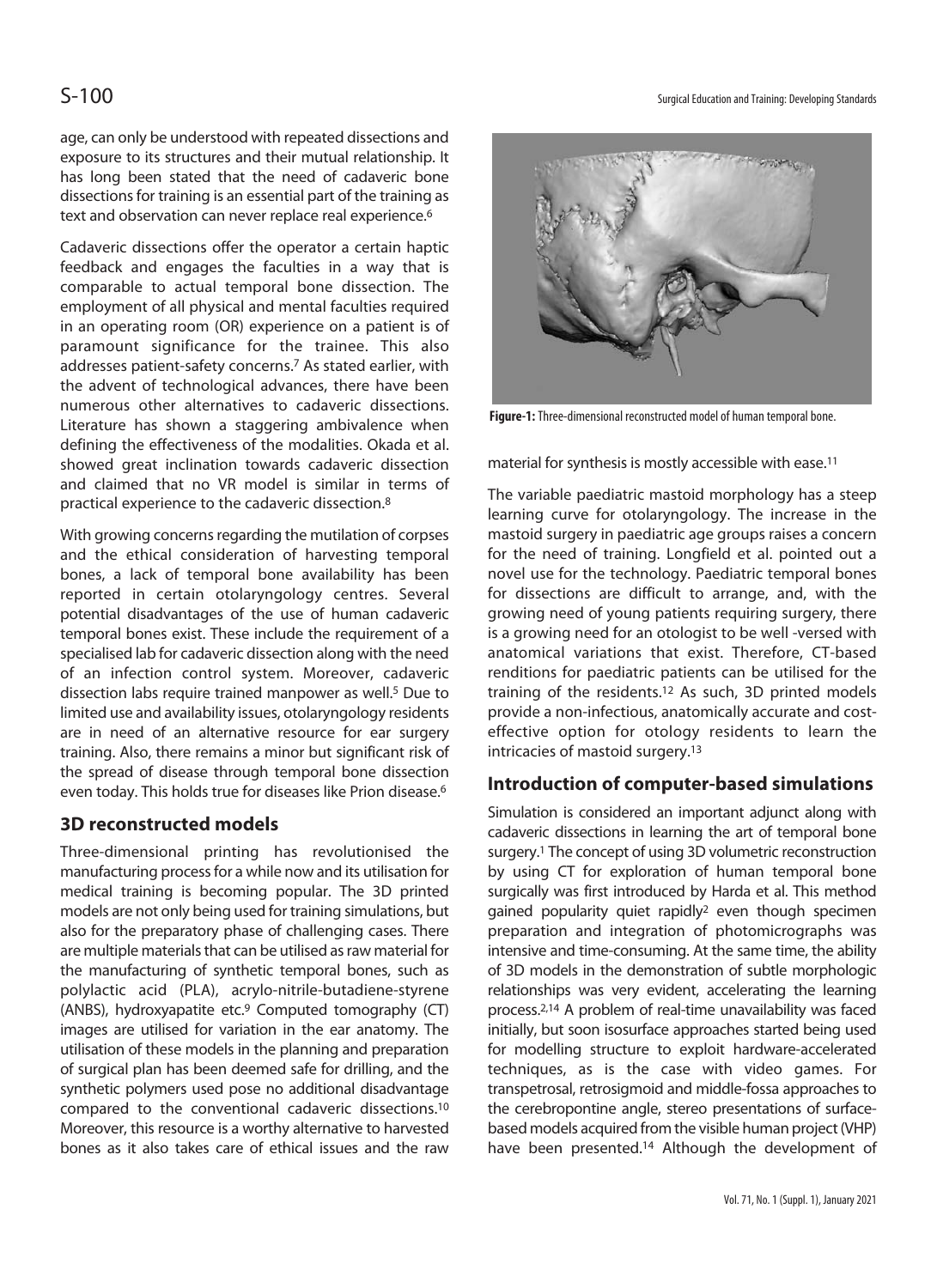Surgical Education and Training: Developing Standards  $\mathsf{S}\text{-}101$ 

surface-based depiction of soft tissues and bone has been done, the system is able to provide only schematic evaluation of dissection and surgical technique. There have been multiple advancements in the field over time, including the development of Ray-casting techniques, to provide simulation of drilling and cutting. Augus put extensive efforts to present characteristics, such as haemorrhage, debris formation and fluid flow from cochlea.2

# **Current international techniques**

Simulation has emerged as a cornerstone modality used for training of technical competency without actually compromising patient-care.4 But it is still in its infancy in the realm of otolaryngology head and neck surgery. It is defined as an exercise that helps the participant to practice what is likely to occur in an actual patient setting under testing conditions.4 Multiple temporal bone simulation systems are being used for training purposes.

At the Stanford University, CT scan data with hybrid volume and surface-based 3D rendering and a haptic interface is used. The haptic interface is networked which lets the trainee have the "feel" of the dissection.4

A team of European physicians and technologists run a project named 'The Integrated Environment for the Rehearsal and Planning of Surgical Intervention' which is being funded by the European Commission.<sup>15</sup> The simulator for temporal bone produced by this team uses stereotypically rendered 3D models of temporal bone. These models are derived from CT and haptic feedback device. The system has three highlights: availability of patient data for preoperative surgical planning; simulation; and training and education.15

A patient-specific high-resolution ear model is established at the University of Leipzig. A high-resolution micro magnetic resonance (MR) model is used and a replica of patient's ear is made using CT image. In this way, preoperative planning is carried out. The programme has an option of navigation control where the drill stops automatically when it approaches a preprogrammed risky structure during the actual surgery.2

### **Voxel-Man**

The Voxel-Man TempoSurg simulator is an invention developed at the University Medical Centre, Hamburg-Eppendorf, Germany. It is a 3D reality simulator developed for teaching of temporal bone anatomy and surgical techniques.3 Currently, it is the only commercial temporal bone simulator present. It is based on virtual 3D temporal bone models derived from high-resolution CT. It consists of a viewing station, a haptic feedback device, a foot



**Figure-2:** Resident operating on Voxel-Man visual stimulator.

control pedal and a central processing system.4 The central processing system consists of an Intel Core Quad central processing unit (CPU) Q9650 processor which is operated by Linux operating system. It is the only otology simulator providing haptic feedback. Use of touch to communicate with the users is called haptic feedback, and it resembles a rumble which is felt in the controller during video games or vibration on the mobile screen. With the help of haptic feedback, tactile sensation is felt during drilling. This haptic feedback is believed to enhance the VR experience and learning process significantly.16,17

 The simulated procedure is very close to the reality with respect to a surgeon's view and anatomical orientation. The trainee can adjust the instruments and get a real view and feel close to the human temporal bone. Three orthogonal cross-sectional views are available for the trainee to see. During early training, organ at risk are painted, but later it disappears. Trainee can record the session and get an automatic feedback on technique. The software is designed to give hundred points when the complete removal of mastoid air cells is achieved. Points are deducted as penalty when a delicate structure is injured. The time of dissection is also calculated and point deduction is made when time exceeds and reward is given if procedure is done within time.2,3 Prior procedural or technical knowledge is not measured objectively before the practice session. Improvement in simulation does not necessarily indicate improved operating capability.18